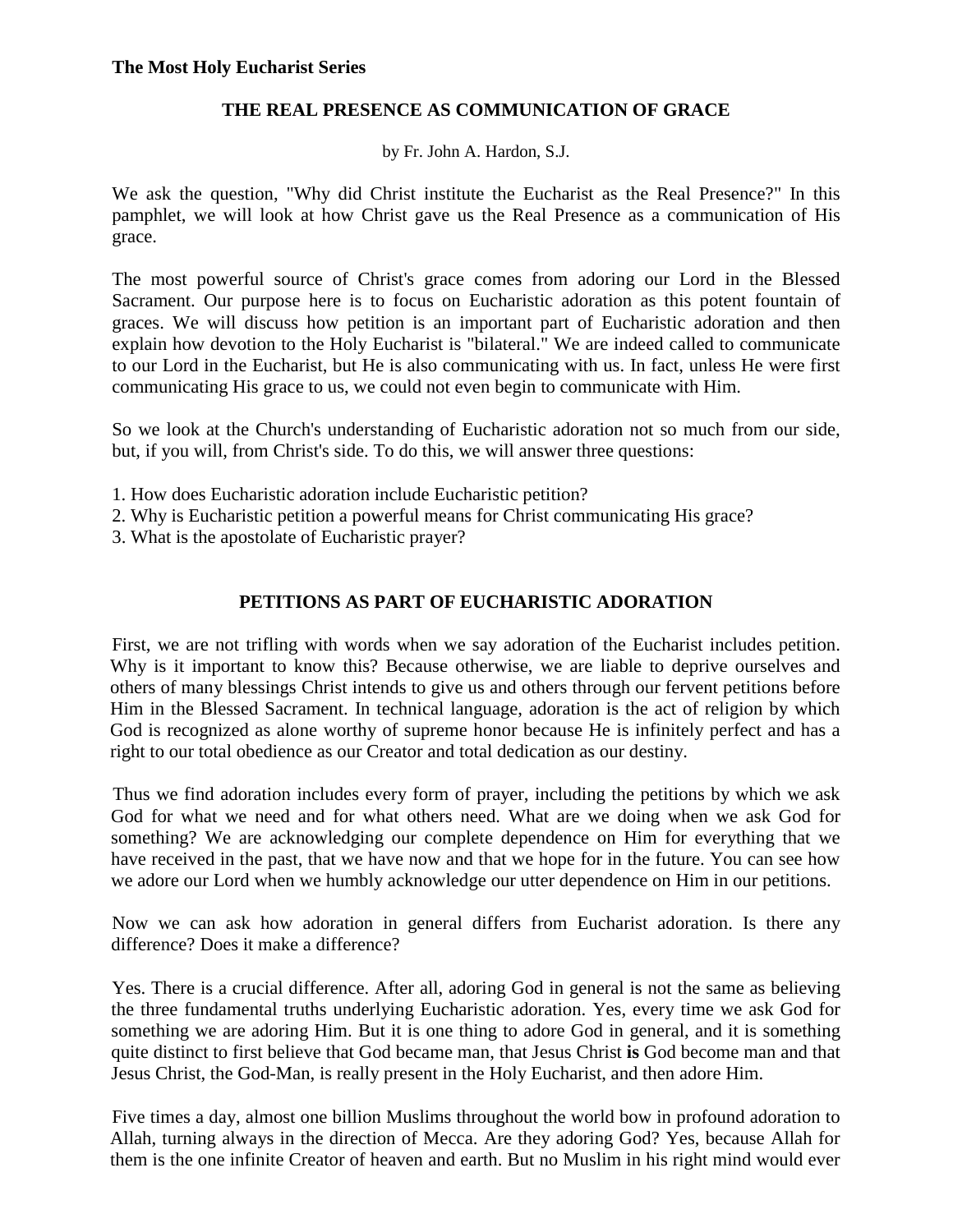bow or prostrate himself before the Blessed Sacrament. So profound is the difference between general adoration of God (no matter how authentic) and Eucharistic adoration that since the middle of the twentieth century, two million Catholics in the Sudan have been starved to death by the Muslims for adoring Jesus Christ as though he were Allah. But *Isa*, which is the Arabic for Jesus, is God.

Here in fact is the basic difference between all Christian and non-Christian religions: Non-Christians may believe in God, but they vehemently, virulently deny that God became man and became the Son of Mary in the person of Jesus Christ. Moreover, here lies the basic difference between Catholic Christianity and the form of Christianity that separated from the Church in the sixteenth century. As Catholics, we believe Jesus Christ is physically on earth in the Holy Eucharist. The inheritors of the so-called Reformation do not believe this. In fact, this difference is so deep that several of my fellow Jesuits who came before me died as martyrs for their steadfast devotion to the Holy Eucharist. They were persecuted because the inheritors of the Reformation considered these devout Catholics "idolators" for adoring our Lord in the Eucharist.

In summary, we ask, when we adore Christ in the Blessed Sacrament, should we beg Him for His grace? Emphatically, yes! When we ask Him for light and strength for ourselves and for others, are we adoring Christ in the Holy Eucharist? Again, emphatically, yes! This prayer of adoring petition presumes faith in Christ's divinity, and with resounding emphasis, presumes faith in the Real Presence. Thus, our Eucharistic petitions are an important part of Eucharistic adoration.

## **EUCHARISTIC PETITIONS AS A SOURCE OF GRACE**

Now we need to examine how our Eucharistic petitions are a powerful source of God's grace. In order for Christ to communicate His grace, He wants us to communicate with Him through petitions. If we reflect on those Gospel scenes when people petitioned Christ, two things stand out with luminous clarity:

1. The contemporaries of Christ asked Him for many things. Most of His miracles, we may believe, were the answers to these petitions.

2. Christ repeatedly told His followers (not just His contemporaries, but His followers for all times) to ask for what they needed, and He assured us that whatever we ask for in His name, He will always grant. As we reread the Gospels, there is a close relationship between asking Christ and receiving from Christ. Ask and you shall receive. If we do not ask, we shall not receive. Receive what? What Christ would have given us had we asked Him.

There is another striking feature about these Gospel petitioners as described by the evangelists. The people who asked for favors from Christ made sure they were near Christ. Some of them even shoved and pushed and made a nuisance of themselves to get near their Savior. His presence inspired people to come to Him and ask Him to work some miracle which they believed only He could perform. There was a remarkable nearness of place or space between the petitioner and Christ when the Savior responded favorably to what was asked of Him.

That is why prayer before the Blessed Sacrament is such a potent source of blessings which are communicated by Christ to the one who asks Him and is near to Him. The one who is praying believes Christ is truly present in the Blessed Sacrament. The one praying comes physically close to Christ in the Eucharist as an intimate expression of faith in Christ's power to grant requests which we make in our prayers. The one praying believes there is not a more effective way of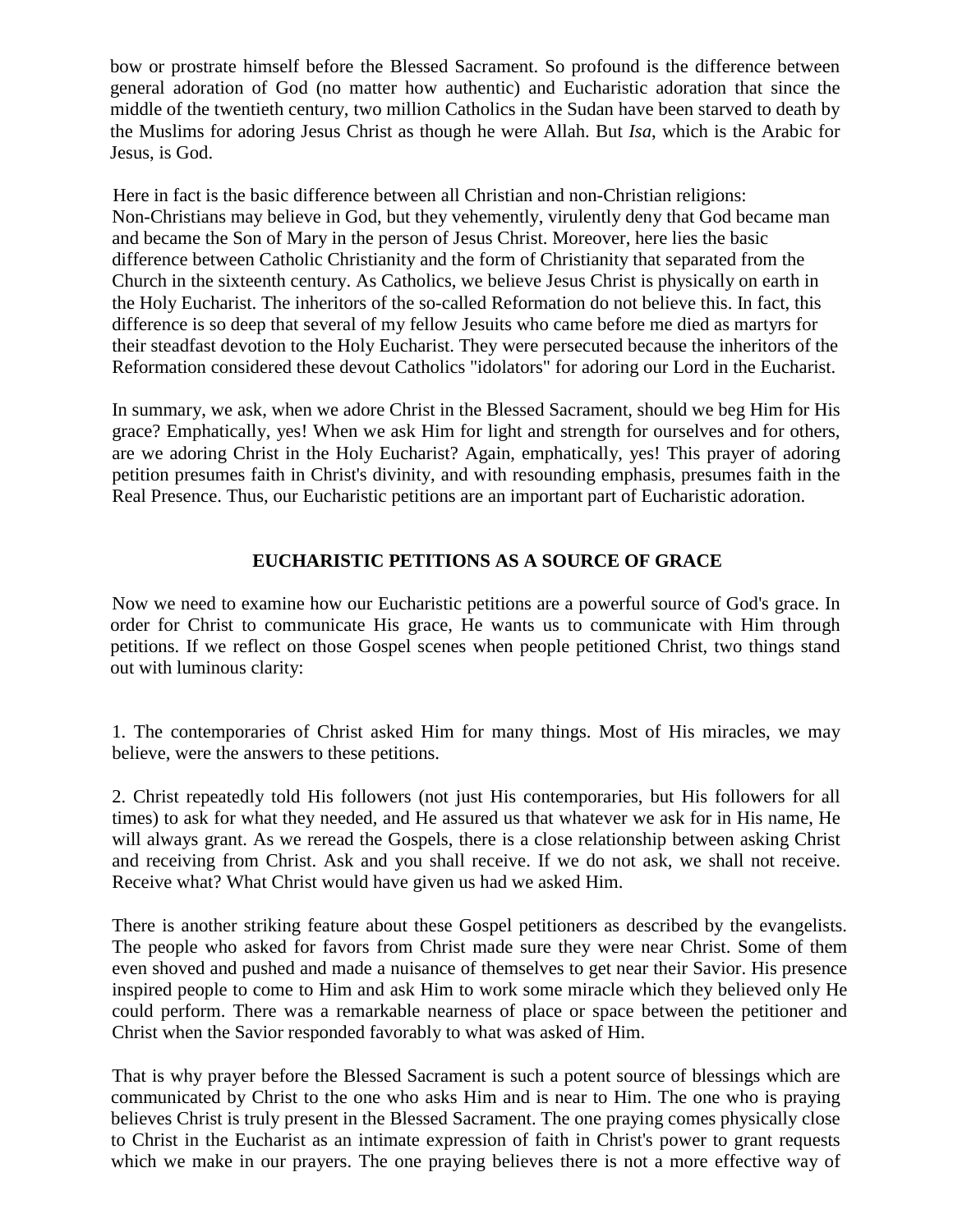obtaining favors from God than to ask the God-man Himself present in the sacrament of His love.

# **THE APOSTOLATE OF EUCHARISTIC PRAYER**

Christ does communicate His graces to those who come to Him in prayerful petition for His aid. But what needs to be stressed is that Eucharistic prayer is a source of grace not only for the one praying, but also for those for whom the Eucharistic adoration-petition is made.

Call it apostolic prayer to our Lord in the Holy Eucharist or call it the Eucharistic Apostolate. By whatever name you give it, these petitions for others before our Lord in the Blessed Sacrament are an essential part of our faith in the Real Presence as communication of grace. I know no one who was more insistent on this than St. Peter Julian Eymard, the founder of the Blessed Sacrament Fathers. He asks, "What should the Eucharistic adorers pray for?" He answers:

> Eucharistic prayer has an additional merit: it goes straight to the Heart of God like a flaming dart; it makes Jesus work, act, and relive in His Sacrament; it releases His power. The adorer does still more; he prays through Jesus Christ and shares our Lord's role as Intercessor with the Father and divine Advocate for His redeemed brethren.

But what should they pray for? The rallying cry, "Thy Kingdom Come" *(Adveniat Regnum Tuum),* expresses for adorers the end and the law of prayer. They should pray that the light of the truth of Jesus Christ may enlighten all men, especially the Infidels, Jews, Heretics and Schismatics, and that they may return to true faith and charity.

They should pray for our Lord's kingdom of holiness in His faithful, His religious, His priests, that He may live in them by love. They should pray above all for the Sovereign Pontiff, for all the intentions dear to his heart; for their own Bishop, for all that his zeal desires to accomplish, for all the priests of the diocese that God may bless their apostolic labors and inflame them with zeal for His glory and with love for Holy Church *(The Real Presence vol. 1, p. 14).* 

That is why over the centuries, the Church has been so insistent that contemplative communities be established in mission lands. Why? Because the most powerful source of grace from Christ comes through the silent prayers of pleading adoration offered to our Lord in the Holy Eucharist.

> **Copyright © 2000 Inter Mirifica. All rights reserved worldwide. Reprinted with the express written permission of Inter Mirifica. Unauthorized reproduction in any manner is prohibited.**

*Picture of monstrance used with permission of St. John Cantius Church, Chicago, IL* 

**This article is available as a brochure in full color and may be ordered from:** 

*Eternal Life*  **902 W. Stephen Foster Ave. Bardstown, KY 40004-2440**